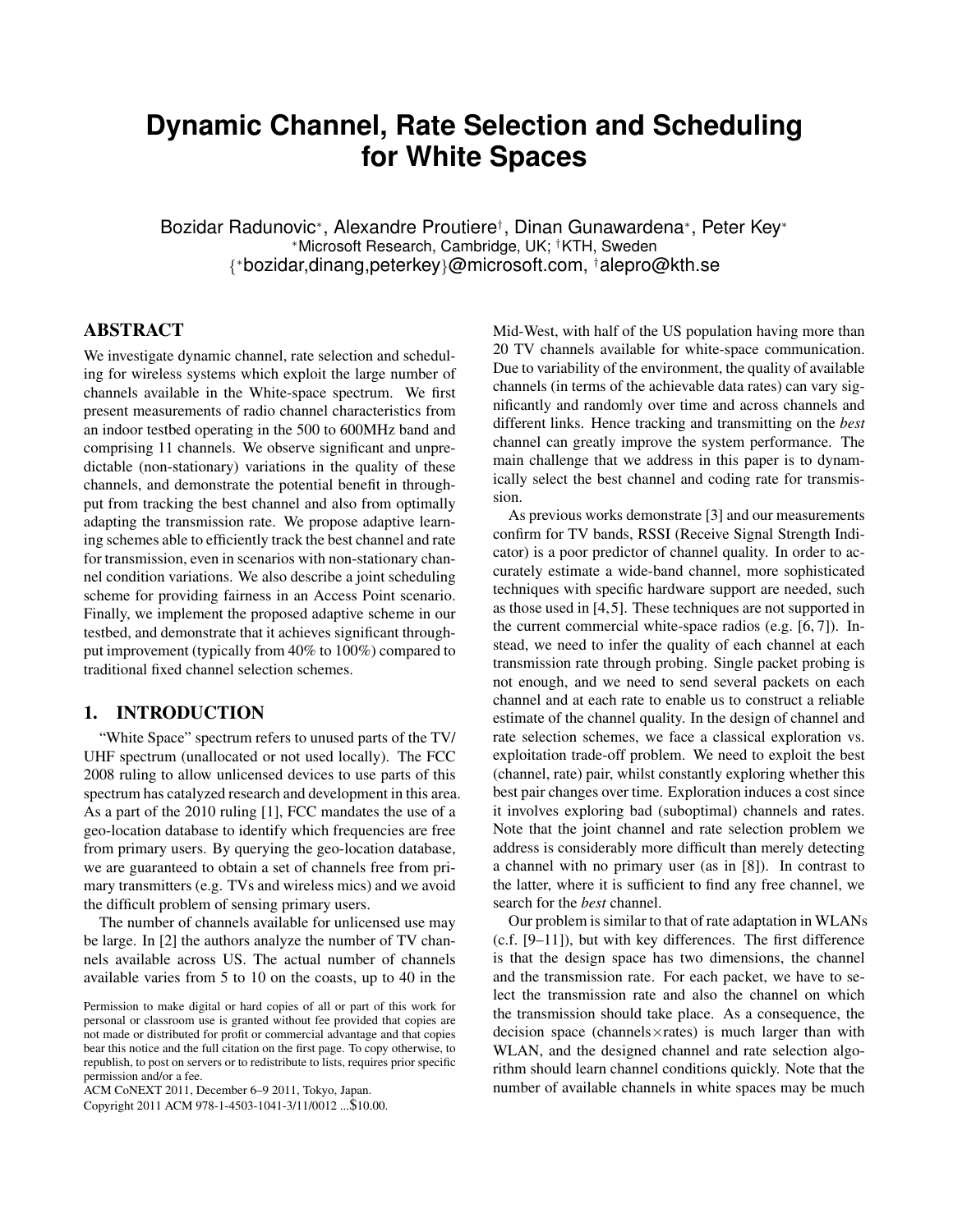larger than in WiFi (WiFi has 3 orthogonal channels in the 2.4GHz band). We have 11 channels and 3 rates in our testbed and the exploration of all (channel, rate) pairs constitutes a substantial challenge. Fortunately, the goodputs obtained by transmitting on the same channel but at different rates are inherently correlated, which can be used to speed up the exploration phase.

The second key difference is that in WLANs, the rate adaptation algorithms [9–11] operate on a single channel. They probe the channel in each transmission, and hence are able to continuously monitor the channel quality. When multiple channels are available, one can only acquire information about the quality of the currently used channel, and only get sporadic information about the other channels when they are probed. An important component of our problem is to decide when and how often to explore the other channels.

An additional difficulty stems from the unpredictable evolution of channel conditions. Our measurements reveal *nonstationary* channel conditions (also observed in [12]), i.e., the success probability of a transmission using a given (channel, rate) pair varies over time in an unpredictable manner, whereas most of the related work in this area [13–19] assumes that the stochastic processes capturing the evolutions of channel conditions are *stationary* (the most common assumption is that the channel can be modeled as a Markov chain).

A naive way of designing channel and rate selection schemes is to use the (channel, rate) pair that is believed to yield the greatest goodput, and periodically probe all other pairs to detect significant channel condition changes. However, as our measurements show, channels change continuously and often independently from each other. Deciding when and how often to stop exploiting the best (channel, rate) pair to probe other alternatives is one of the main difficulties of the problem.

In this paper, we consider a down-link scenario, where an access point sends data to clients. We design and implement a novel channel and rate selection and scheduling algorithm for this scenario. The access point uses information on the outcome of previous transmissions to continuously learn channel qualities, and proactively adapts channel and rate. The proposed algorithm is based on a Multi-Armed Bandit (MAB) learning approach and builds on the existing MAB algorithms [20, 21]. We show that it performs well in the realistic, non-stationary channel conditions, and that it provides significant gains over channel-agnostic approaches.

The main contributions of the paper are as follows:

• A measurement study in an office White-Space testbed operating in the 500MHz to 600MHz band. From these measurements we quantify the possible goodput gains achieved by always tracking and using the best (channel, rate) pair, compared to simple fixed channel strategies. We observe substantial possible gains (up to 100%).

• A novel, joint scheduling and learning algorithm to dynamically select users, channels and rates for transmission,

called  $FSS-UCB<sup>1</sup>$  (Section 5). Our algorithm extends the classical UCB algorithm [20, 21]: (i) it is adapted to nonstationary environments; (ii) it uses the notion of *Soft Sampling* introduced to leverage correlations between goodputs obtained on the same channel at different rates, and to alleviate the problem of having many (channel, rate) pairs to explore; (iii) it incorporates opportunistic sampling to further speed up the learning across the links and (iv) it provides fairness among the users.

• A demonstration of performance gains. We implement our algorithms in the test-bed, and explain how to solve synchronization problems when switching channels (Section 7). We quantify the performance of the algorithms in both single link and Access-Point scenarios (Section 8). They achieve a goodput improvement ranging from 40% to 90% over fixed channel schemes and also improve fairness in the AP scenario.

# 2. RELATED WORK

There is a lot of recent research on the design of opportunistic channel selection algorithms for cognitive radio systems, exploiting, for example, White Space spectrum, see e.g. [15–17, 22, 23]. Similarly, rate adaptation has triggered considerable research effort, see e.g. [5,9,10]. To our knowledge, the present paper is the first attempt to design and implement dynamic joint channel and rate selection algorithms. Detecting primary users: Most of studies on channel selection in cognitive radio networks deal with learning algorithms able to find and exploit channels free from primary users, as in [8, 13–16, 24, 25]. This means that each channel is assumed to be either in a "bad" or "good" state. This model does not apply to our scenario because it suffices to find any "good" channel, whereas in our case we need to find the best channel and rate pair among all pairs.

We do not consider the problem of detecting primary users. Recent FCC proposal [1] mandates the use of geo-location databases to help cognitive users avoid TV signals. Some countries use the database approach to protect wireless mics (e.g. [26] in UK).

Opportunistic scheduling in cellular networks: Opportunistic scheduling has been initially proposed for cellular networks [27], and has been implemented in recent cellular standards (e.g. HDR and HSDPA). Before transmitting, a base station assesses the channel quality of the channels to all registered users and selects the one based on the channel state (for efficiency) and previously offered service (for fairness). However, existing opportunistic schedulers in cellular do not allow for learning about multiple channels.

Probing before transmission: Several papers propose extensions of opportunistic scheduling to multi-channel systems [22, 28, 29]. The common ground for all these works is that channels are probed with small packets before transmission. The issue is how to find the right trade-off between the

<sup>&</sup>lt;sup>1</sup>FSS stands for Fair, Soft-Sampling, and UCB for Upper Confidence Bound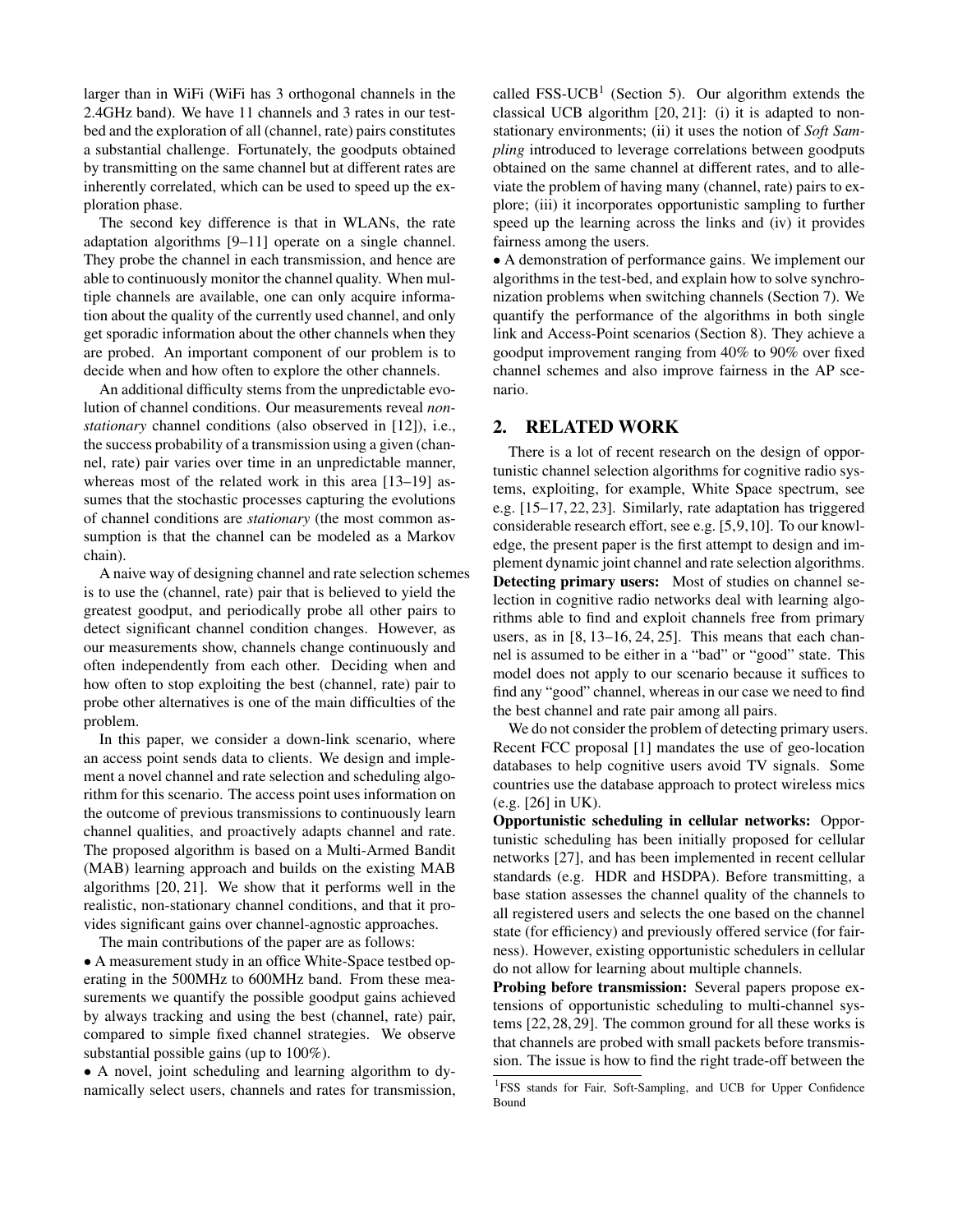overhead of probing and finding the channel with the highest quality. Probing is not applicable in our design. Channel switching time is too long and the overhead of probing channels (11 in our case) will be an order of magnitude larger than the packet transmission time.

Learning stationary channels: Work such as [13–19] considers the channel learning problem using classical stochastic control techniques, such as Markov Decision Processes (MDP). They assume that the underlying stochastic processes capturing the evolutions of channel conditions are *stationary* with either unknown distributions, or known distributions but unknown realizations. In other words, they assume that the packet transmission success probabilities do not vary over time, and that they can be even known in advance. In practice this assumption does not hold, as we demonstrate in Section 3. Due to mobility in the environment, wireless transmitters face non-stationary, arbitrarily changing, and unknown channel conditions.

Learning non-stationary channels: Learning in a nonstationary environment has been formulated in the learning theory community as a non-stationary Multi-Armed Bandit problem (MAB) [20, 21, 30]. We are not aware of any work applying non-stationary channel models to our context of channel and rate learning. Our work is most similar to [21], with three main distinctions. We introduce soft-sampling as a mean to speed up the learning process, which otherwise would not be applicable to our problem. We also propose a joint utility scheduling and learning algorithm that exploits broadcast nature of wireless to speed up the learning, and we enforce fairness.

Rate adaptation: Several authors (e.g. [9–11]) consider rate adaptation as a function of previously observed transmission successes and losses. These approaches do not apply to our problem for two reasons. Firstly, in [9–11] if one rate is repeatedly successful, we can move to the next higher rate. This does not hold for different channels, since they are uncorrelated (as we demonstrate in Section 3).

Recently, several papers have proposed the use of advanced PHY support for channel estimation and rate adaptation [4, 5]. We are interested in channel and rate selection algorithm that will work with future white space hardware that will possibly use off-the-shelf WiFi hardware and frequency transposers (such as  $[6, 7]$ ). The techniques from  $[4, 5]$  that require PHY modifications thus do not apply to our scenario. Channel assignment in WiFi: The channel assignment problem in WiFi networks has been well studied (see e.g. [31] and the references therein). Most of these focus on power control and/or orthogonal channel assignment between interfering clients to minimize channel contention. Due to their underlying complex optimization component, these algorithms take a long time to converge. For example, utility assessment intervals in [31] last about 300s. In contrast, our algorithm can estimate a single channel in less than 10s (see the discussion in Section 7.1), and the mean channel coherence time observed in our measurements is about 95s



Figure 2: Our testbed. Node A is an access point and nodes B, C, D and E are clients.

#### (Observation 6).

Decentralized opportunistic channel selection: A more general problem that could be investigated is how to select the best channel and rate pair while taking into account the number of users also using that channel. Intuitively, one may prefer a lightly loaded channel over a highly loaded channel even if the quality of the highly loaded channel is better. This is a difficult and open problem. It has been recently studied in [32–34], in a very theoretical context.

# 3. TESTBED AND MEASUREMENTS

We used an SDR platform in an indoor office testbed to take initial measurements to guide the design of our channel and rate selection algorithms. The testbed is also used to implement and test our algorithms. In this section we describe the platform, the measurements and the potential gains that can be achieved in practice by tracking the best (channel, rate) pair for transmission. As in the rest of this paper, we focus on a single-AP, down-link scenario with a centralized MAC.

### 3.1 Testbed and Measurements Setup

Our indoor testbed uses nodes located on the same floor of an office building, shown in Figure 2, comprising a mix of open-plan space and offices. Most of the fixed barriers are glass, wood, or concrete, which reflect and attenuate radio signals, while human mobility patterns added significant temporal variability. The nodes are based on the Lyrtech SFF-SDR platform that has a single radio with separate transmit and receive circuits, each with its own antenna.

We operate the board in the UHF band, between 500MHz and 610Mhz (for which we received an experimental indoor license). Throughout our experiments we did not observe any noticeable interference from other transmissions (such as TVs).

We use OFDM as the physical (PHY) layer. The PHY is very similar to 802.11a/g, except that it has 10 MHz bandwidth instead of 20MHz. The 10MHz bandwidth approximately corresponds to the bandwidth of TV channels, which in most countries is 6-8 MHz. We use QPSK modulation, and codes of respective rates 1/2, 2/3 and 3/4. This allows us to transmit packets at 3 different rates: 4.5Mbps, 6Mbps and 6.75Mbps<sup>2</sup>. Channel switching time takes the equivalent of 1 or 2 packet transmission times.

<sup>2</sup>We have also experimented BPSK modulation but in all cases it proved to yield lower goodput, so we do not report these results here.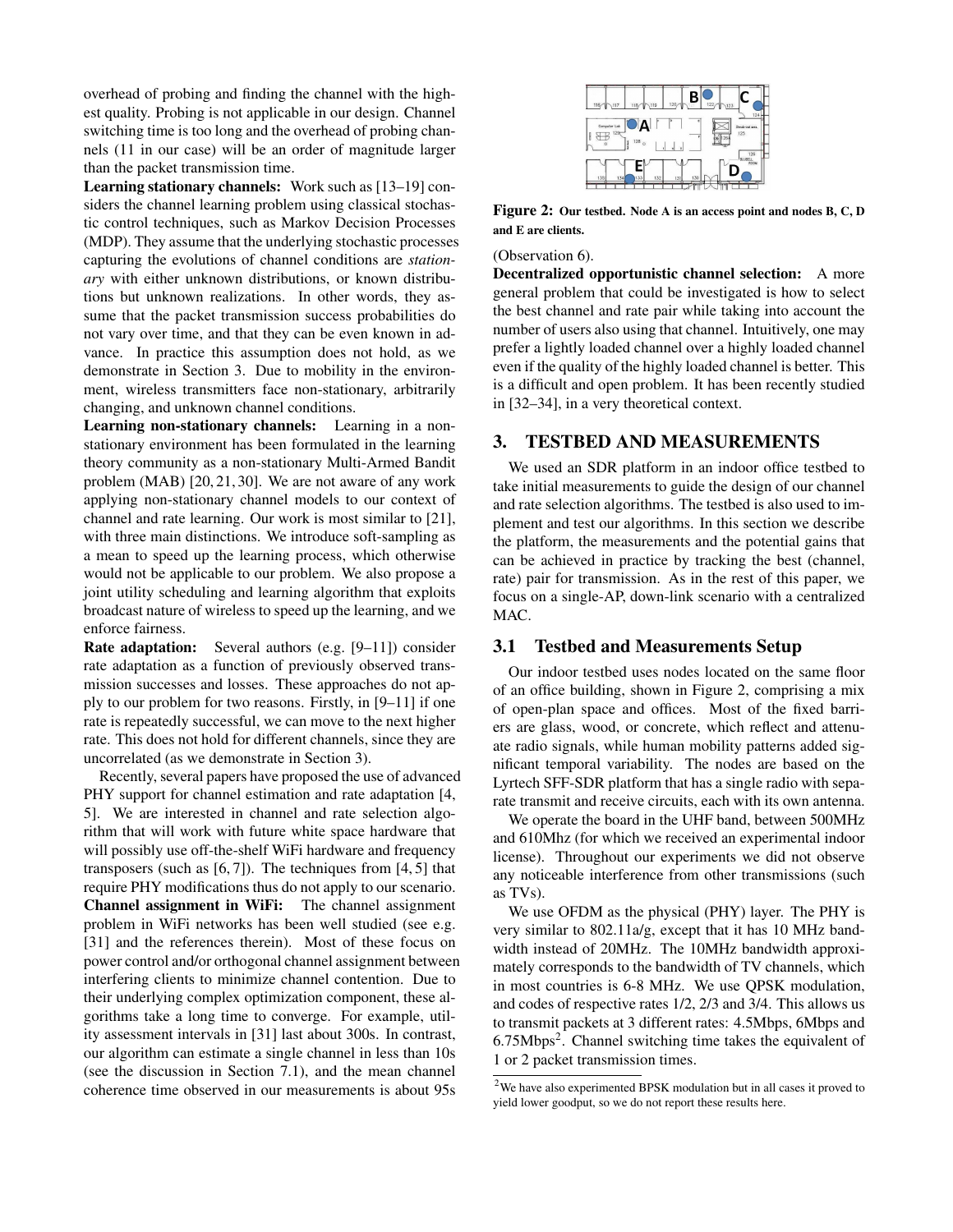

Figure 1: (a) The goodput (transmission rate  $\times$  average success rate) of each batch of 10 consecutive packets for two selected channels and transmission rates for link A-C; (b) The auto-correlation of the average rate as a function of a time lag for different rates and channels for link A-C; (c) Packet success rate at different transmission rates as a function of RSSI (normalized over the initially observed noise).

In our experiments, one board is the access point (AP) used to broadcast packets. It is placed in the open plan area (Figure 2 label A). Four other boards, located in four different offices (B,C, D and E), act as clients and receive and log all packets received from the AP. The measurements are taken during the daytime with plenty of people in the open plan area in front of transmitter A.

In each experiment, unless otherwise specified, the AP transmits 10 packets at each rate on a given channel before moving to the next channel. 11 channels of width 10Mhz (between 500-610MHz) are probed, and hence each measurement round consists of  $10 \times 11 \times 3 = 330$  packets. Packet transmissions are made periodically every 5ms so that a "round" duration is less than 2s. This means we sample a given channel at a given rate once every 2s. In each round and for each channel, we calculate, by averaging over 10 packets, the RSSI, the successful packet transmission probabilities and the goodputs<sup>3</sup> at the 3 different rates.

The AP dictates the channel the other nodes need to listen to. To maintain synchronization, we encode in each transmitted packet header the channel the AP will use next. With high probability all four nodes receive at least one of the 30 transmitted packets on each channel and stay in sync. When a node fails to receive all such packets, it simply waits until the AP loops back to the channel it was listening to.

#### 3.2 Channel Measurements

We now report on our measurements. It turns out that the average channel conditions vary slowly over time, and are hardly correlated across channels. We also observe that the transmission-success probabilities at different rates cannot be well predicted by just measuring the RSSI. Finally, the measurements suggest that tracking the best (channel, rate) pair for transmission may yield significant performance improvements. All these observations are in accordance with previous measurement studies (e.g. [35]). We now describe them in detail.

#### *Fast and slow fading*

We first look at the effect of fast and slow fading. In Figure 1 (a), we present a snippet of the evolution of the goodputs over time obtained on two channels when transmitting at different rates. We observe some variability in the goodput from one batch to the other. This is the result of *fast fading* whose time-scale (coherence time) is smaller than a few seconds, which is our measurement interval. However, by averaging over a few consecutive batches, the goodput obtained with a given (channel, rate) pair is stable.

Observation 1: Our hardware is too slow to learn and adapt to fast fading. Instead, we should treat fast fading as a random process and try to learn and track its average.

We also observe slow channel variations. Such variations are referred to as *slow fading*, and typically caused by human mobility and related changes in the environment. Visually, from Figure 1 (a), it seems that significant changes can be observed at a time-scale of the order of several tens of seconds. We quantified this claim by evaluating the autocorrelation<sup>4</sup> function of the goodputs of each (channel, rate) pair. We plot the auto-correlation in Figure 1 (b). We observe that the auto-correlation at lags smaller than 30s was always greater than 80%, hence a typical duration of a slow fade is of order of tens of seconds or more. In our experiments, it seemed that slow fading exhibits much larger variations than fast fading (see e.g. Figure 1 (a) – channel at 560MHz).

**Observation 2:** The slow fading time-scale is of the order of tens of seconds or more. During slow fades, channel changes are larger than during fast fades, thus it is more important to track slow fading than fast fading.

#### *Correlations across channels*

Our measurements showed a low correlation between qualities of various channels for a given link at a given rate. We

 $3$ The goodput is defined as the product of the success transmission probability and of the transmission rate.

<sup>&</sup>lt;sup>4</sup>The auto-correlation at lag  $\tau$  of a sample time series  $x_1, \ldots, x_N$  is defined by :  $\sum_{t=1}^{T} (x_t - \bar{x}) (x_{t+\tau} - \bar{x}) / \sum_{t=1}^{T} (x_t - \bar{x})^2$  where  $\bar{x}$  =  $\sum_{t=1}^{N} x_t/N$  and  $T < N$  is a large number (we take  $T = N/2$ ).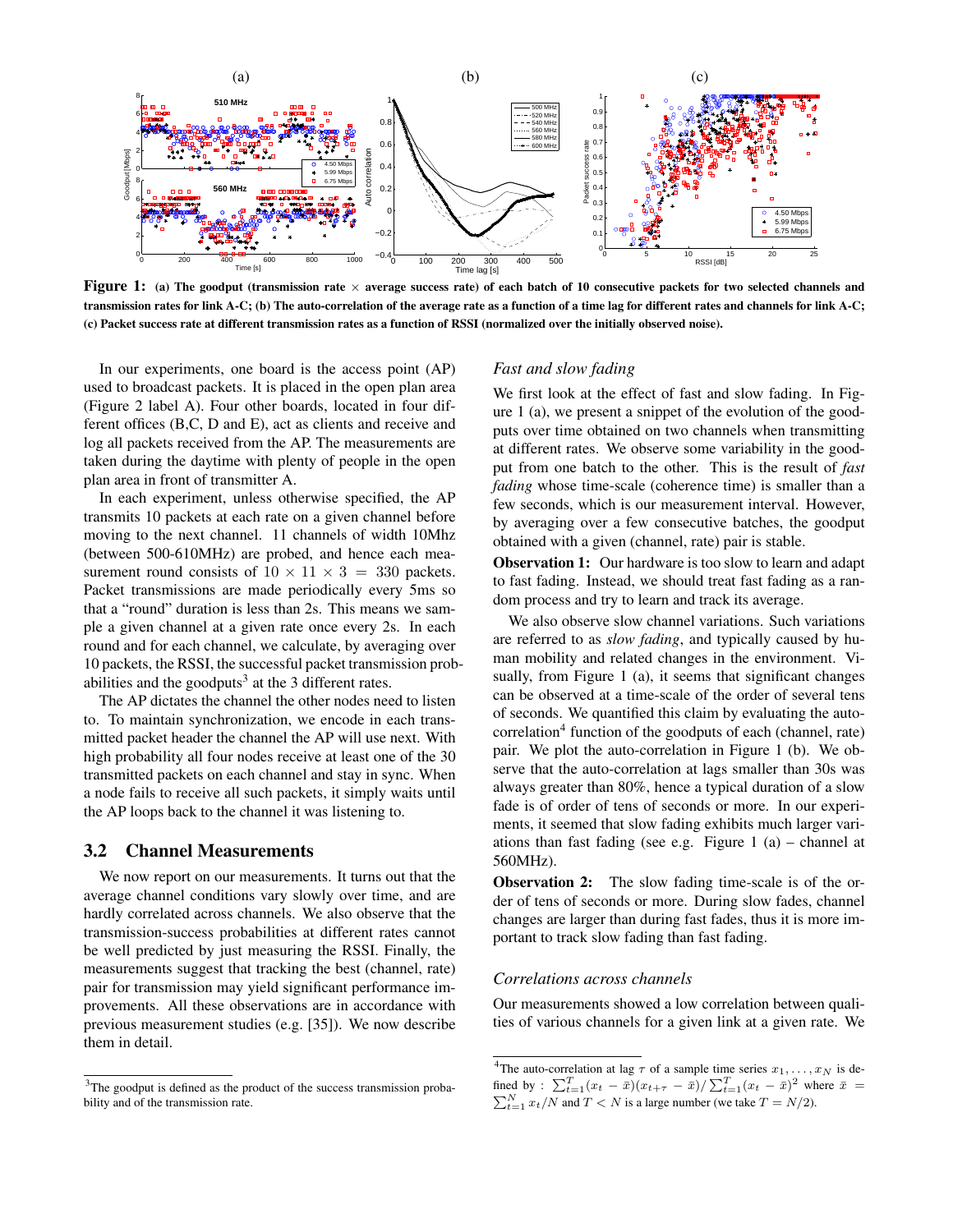found that cross-correlation<sup>5</sup> of goodputs on any two channels at a given rate was always smaller than 30%. This observation is in accordance with theory [27, eq.(2.47)]: Given the size of our test-bed, the expected delay spread is of order of tens of nano-seconds, and the coherence frequency is of order of a few MHz. Hence we expect that each 10MHzwide channel will not be correlated with the adjacent ones.

**Observation 3:** Slow fades do not occur at the same time on all channels. This lack of correlation highlights the importance of tracking the quality of *all* channels so as to enable us to always select the best for transmission.

# *Rate as a function of RSSI*

We next evaluate whether RSSI can be used as an indication of channel quality. We divide the RSSI scale into 500 equally sized bins and classify all packets recorded during our measurement according to the observed RSSI into one of the bins. We calculate the aggregate packet transmission success rate for each of the bins and report the results in Figure 1 (c). We have the following observation.

Observation 4: Although there is a general correlation between the RSSI and packet transmission success rate, RSSI does not give us accurate information on the channel quality.

We note that this observation is consistent with previously reported measurements in 2.5 GHz band [3, 4].

#### *Success transmission probabilities at different rates*

In Figure 3, we graph the conditional success transmission probabilities at two different rates given the success probability of transmissions at the third rate. To obtain these results, the AP sent 3 consecutive packets using the 3 different rates and did this 1000 times, which defines a round. Each point in Figure 3 corresponds to the transmission-success probabilities averaged over a round. We plot points for all 11 channels and all 4 destinations.

From Figure 3 we can conclude that there is indeed a clear ordering between rates, as we would expect, in that lower rates have higher success probability. However, it also shows that it is difficult to infer the packet success rate at one rate when probing on a different rate.

From the above two remarks, we deduce that to track the best (channel, rate) pair we actually need to explore all the possible rates. Nevertheless, to speed up the exploration, we may leverage the fact that higher rates exhibit higher packet loss probabilities. In the design of channel and rate selection algorithms, we actually exploit the following observation.

**Observation 5:** It is difficult to infer the packet transmission success rate at one rate when probing at a different rate. However, (a) if a packet transmission is successful at a given rate on a given channel, then it would have been successful



Figure 3: Conditional probability of successful transmission at different rates, given the success probability at rate  $R$ , averaged over 1000 consecutive packets.



Figure 4: (Top) Goodput achieved by selecting the best rate on various channel for link A-C. (Bottom) Evolution in time of the best (channel, rate) pair.

at a lower rate on the same channel. (b) Similarly, if a packet transmission fails at a given rate, then it would have failed at a higher rate<sup>6</sup>.

#### *Gains from selecting the best (channel, rate) pair*

We conclude this section by quantifying the gain in terms of goodputs that can be achieved by tracking the best (channel, rate) pair. Figure 4 illustrates the performance of the best channel and rate, where only 5 channels are shown for clarity. Observe that the goodput differs widely from one channel to another. In Figure 4 (top), we compared the goodput achieved by always using the same channel at the best rate with that of an Oracle algorithm dynamically selecting the best (channel, rate) pair. The average gains over the algorithm operating on the worst channel is about 80-90% and the gains over an algorithm operating on a randomly selected channel is about 40-50%. This suggests that tracking the best channel and rate can bring substantial performance benefits.

Figure 4 (bottom) illustrates how the best (channel, rate) pair varies over time. It further shows that when transmitting on a given channel, tracking the best rate is important (this is also confirmed in Figure 1 (a)). Finally, we found that

<sup>&</sup>lt;sup>5</sup>The cross-correlation of two time series  $x_1, \ldots, x_N$  and  $y_1, \ldots, y_n$  is defined by :  $\sum_{t=1}^{N-\tau} (x_t - \bar{x})(y_t - \bar{y}) / (\sum_{t=1}^{N} (x_t - \bar{x}) \sum_{t=1}^{N} (y_t - \bar{y})$ where  $\bar{x} = \sum_{t=1}^{N} x_t / N$  and  $\bar{y} = \sum_{t=1}^{N} y_t / N$ .

 ${}^{6}$ In some cases, such as 6 Mbps and 11 Mbps rates in 802.11g [12] this ordering does not hold and we can simply remove the 6Mbps rate from the considered rate set.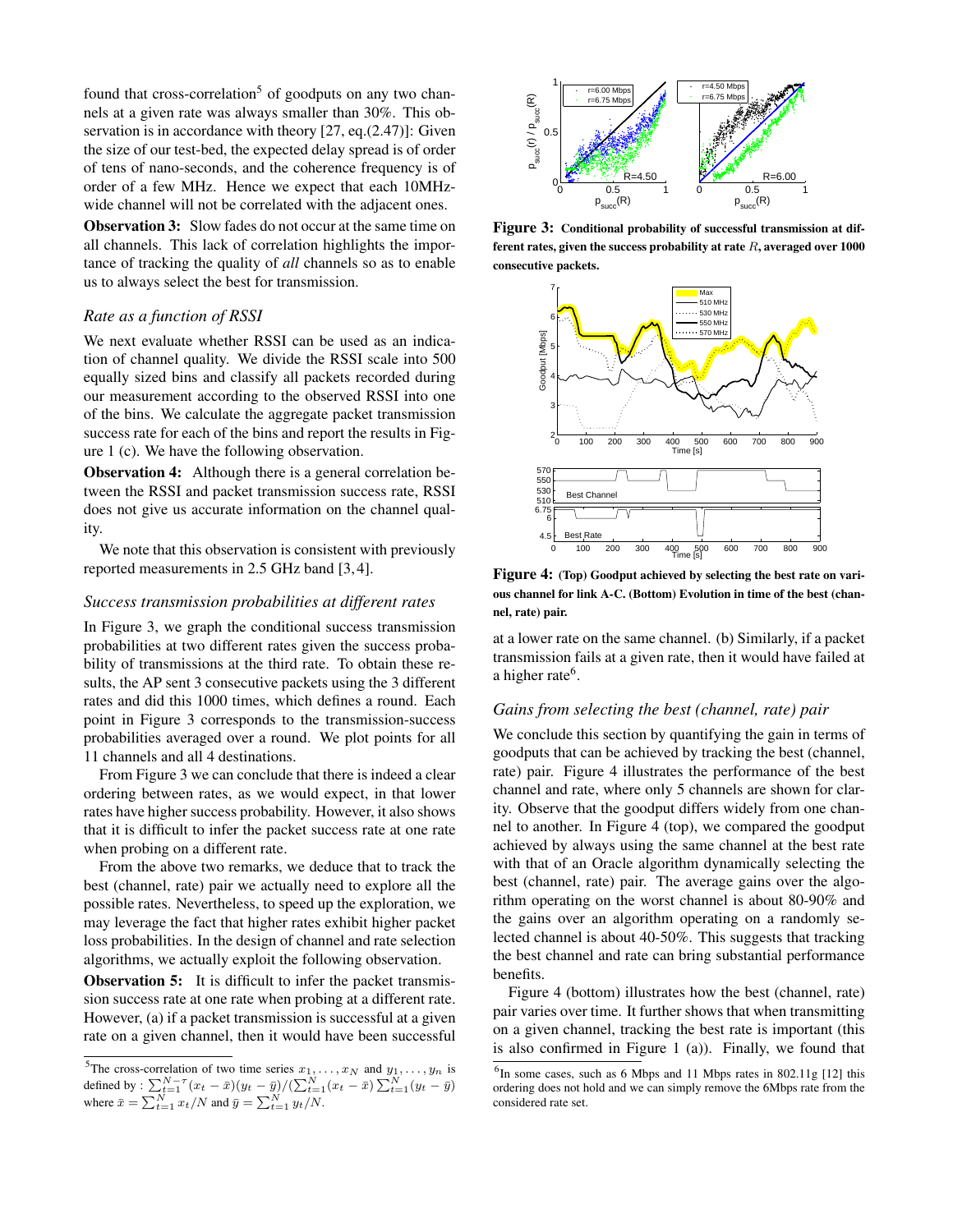the time interval during which a channel remains the best, over the entire measurement campaign, has mean duration 94.6s and standard deviation 104.3s. As we shall demonstrate, these relatively long periods during which the best channel remains the same facilitates the design of learning algorithms able to really track the best channel, even when a large number of channels have to be explored (11 in our case).

**Observation 6:** Significant performance gains may be achieved by selecting the best channel and rate for transmission. Typically the periods of time where a given channel is optimal have quite large durations (tens of seconds), which simplifies the design of learning algorithms tracking the best channel for transmission.

# 4. PROBLEM DEFINITION

We want to design dynamic channel and rate selection schemes that efficiently track the best (channel, rate) pair for transmission. We consider two network scenarios: (i) A single link. For this scenario, the objective is to maximize the long-term goodput of the link. (ii) A downlink scenario where an AP serves multiple fully backlogged clients, which is a generalization of the single link scenario. Here, fairness among the various clients has to be considered. To do so, we use the classical notion of *utility*. More precisely, let  $U$  denote an increasing and concave utility function. The objective is now to maximize the social welfare defined by  $\sum_u U(\phi_u)$  where  $\phi_u$  represents the long-term goodput achieved by client u. If  $U = \log$ , we target Proportional Fairness (as in Qualcomm's HDR system). With multiple clients, our algorithms have to dynamically select not only a (channel, rate) pair but also a client for transmission.

We assume that the set of available channels (i.e., free from primaries) is known and does not change over time. As mentioned earlier, RSSI is not a sufficiently accurate predictor of the channel quality (Observation 4). We also assume that our radio devices do not support advanced PHY techniques for channel estimation, such as those described in [4, 5]. Furthermore, probing before each transmission is too costly. Instead, we focus on algorithms that learn about channel quality from past observations of transmission successes.

Given the number of channels and rate, our system cannot track fast fading (Observation 1). However, we can track slow fading (Observation 2). Note that the performance benefits from opportunistically exploiting slow fading are substantial (Observation 6), and higher than those we would obtain by exploiting fast fading (Observation 2).

As explained earlier, the main challenge in the design of channel and rate selection schemes stems from the fact that we cannot continuously monitor the evolution of the quality of *all* channels, since the AP uses a single channel for transmission at a given time. Channel conditions change in an uncorrelated manner (Observation 3), and hence we need to explore other (channel, rate) pairs often to detect opportunities to improve the system performance. The exploration is complicated by the large number of possible (channel, rate) pairs. In our case we have 11 channels  $\times$  3 rates = 33 pairs, and exploring all possible (channel, rate) pair could well be too costly. Fortunately, we may exploit the inherent correlations between the transmission success probabilities when using different rates but the same channel.

# 5. JOINT CHANNEL, RATE SELECTION AND SCHEDULING ALGORITHM

In this section, we propose FSS-UCB, a learning algorithm to jointly and dynamically select channels, rates and clients for transmission. We first describe the different components of the algorithms, and then provide their pseudocodes, given in Table 1.

# 5.1 Notation

Consider an access point  $(AP)$  serving N fully backlogged clients indexed by  $u = 1, \ldots, N$ . Transmissions may be carried on C different channels at L different rates  $r_1$  <  $\ldots$  <  $r_L$  depending on the chosen modulation and coding scheme. In our test-bed  $C = 11$  and  $L = 3$ .

Time is divided into short *frames* of constant duration during which the AP transmits a few packets to the same client using the same (channel, rate) pair. Let  $m_l$  denote the number of packets that can be sent at rate  $r_l$  during a frame. It represents the rate normalized by the frame duration (note that  $\frac{m_l}{m_k} = \frac{r_l}{r_k}$  for all k, l). Without loss of generality, we assume that frames have unit duration. At the beginning of each frame, the AP selects a (channel, rate) pair and a client for all the transmissions in this frame. This decision is based on the past observations only. The use of fixed duration frames allows periodic updates which keeps the algorithm simple (decision updates taken after every packet transmission would require to take into account packet transmission durations and would make the algorithms more complex). We index frames with index  $t$ , and packets within each frame with index  $p = 1, 2, \cdots$ .

During frame  $t$ , if user  $u$  is served on channel  $i$  and rate  $r_l$ , the packet transmissions are successful with probability  $\mu_{u,i,l}(t)$ . This probability is unknown and has to be learned. It is non-stationary, and changes over time.

Our algorithms keep track of two variables that store information about past transmissions. The first one is the empirical discounted *number of frames*  $\hat{n}_{u,i,l}(t)$  we have used to transmit to user u on channel i and at rate  $r_l$  up to frame t. The second one is the empirical discounted *number of successfully transmitted packets*  $\hat{x}_{u,i,l}(t)$  for each tuple  $(u, i, l)$ up to frame  $t$ . We will formally define them later. The variables are updated at the end of each frame. From the two sets of variables, we deduce the estimated average success probability  $\hat{\mu}_{u,i,l}(t)$  up to frame t of transmissions to client  $u$  on channel  $i$  and at rate  $l$  as

$$
\hat{\mu}_{u,i,l}(t) = \frac{\hat{x}_{u,i,l}(t)}{m_l \hat{n}_{u,i,l}(t)}.
$$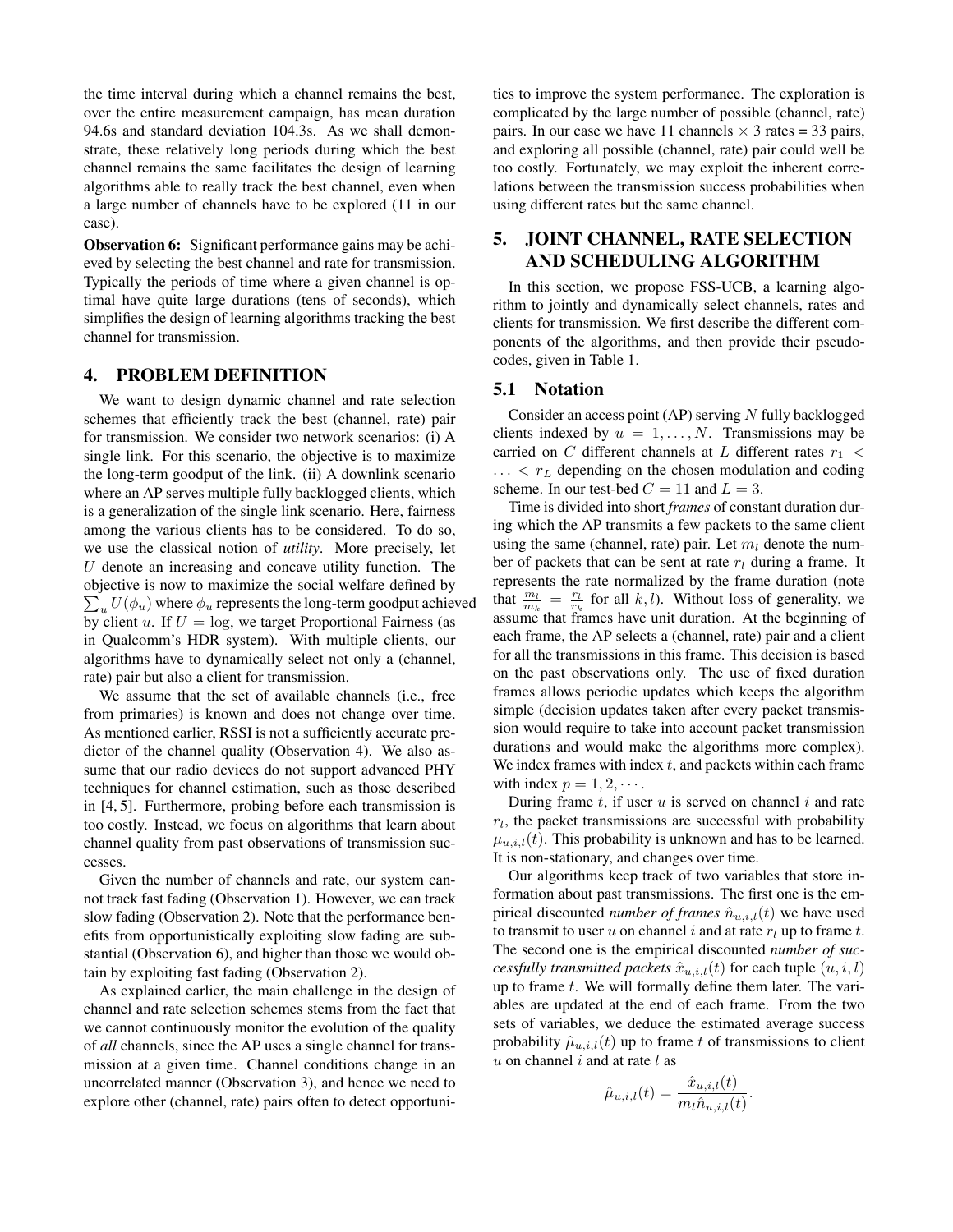# 5.2 Exploration vs. Exploitation

Most of the time we want to use the best channel and rate for transmission. However, we also need to occasionally explore the other channels and rates, to detect better transmission opportunities.

We build on the approach from [20,21] in order to achieve a provably optimal balance between exploitation and exploration (for detailed analysis, see Section 6). For each frame t, each link u and each (channel, rate) pair  $(j, k)$  are assigned a weight  $w_{u,i,k}(t)$ . In case link u is selected for transmission at time t, we then select the pair  $(j, k)$  with the highest weight. The weight

$$
w_{u,j,k}(t) = \max\left(m_k, \left[\frac{\hat{x}_{u,j,k}(t)}{\hat{n}_{u,j,k}(t)}\right] + \xi m_L \sqrt{\frac{\log(\sum_{i,l} m_l \hat{n}_{u,i,l}(t)}{m_k \hat{n}_{u,j,k}(t)}}\right)\right)
$$
(1)

is composed of two terms defining the exploration vs. exploitation trade-off. The first term is the observed average goodput  $\frac{\hat{x}_{u,j,k}(t)}{\hat{n}_{u,j,k}(t)}$  up to frame t. The second term is the exploration factor. As the different (channel, rate) pairs are explored, the enumerator  $\log(\sum_{i,l} m_l \hat{n}_{u,i,l}(t+1))$  increases. However, if we do not explore a particular (channel, rate) pair  $(j, k)$ , the corresponding denominator will remain small. Thus the exploration factors will gradually increase for all (channel, rate) pairs we do not explore and will decrease for those that we explore.

The specific definition of the weights is taken from [20, 21] and it is very important for the performance guarantees of the algorithm. We discuss it in detail in Section 6. However, we introduce here an important modification to the weight calculation as compared to [20, 21]. We initialize the weight for  $(j, k)$  at a value  $m_k$ , which represents the maximum number of successful transmissions per frame at rate  $r_k$ . Furthermore the weight is bounded by  $m_k$ . We do this to exploit the fact that if selecting channel  $i$  and rate  $r_l$  has proven to lead to an average goodput greater than  $m_k$  packets per frame for  $k < l$ , then it is useless to explore rate  $r_k$  even if the latter has not been selected at all. So with this choice, we explore first higher rates, and do not explore smaller rates unless this becomes really necessary.

Parameter  $\xi$  tunes the balance between the exploitation and the exploration. The higher  $\xi$  is, the more aggressively we learn other channels and rates, but the higher the overhead we incur as we use the best currently known channel less often. We discuss the impact of  $\xi$  on the performance in Section 7.1.

#### 5.3 Soft-Sampling to exploit side information

The main problem with the exploration from (1) is the large number of (channel, rate) pairs  $(i, k)$  we need to explore. To speed up the exploration, we can exploit useful side information. We know from Observation 5 that if a transmission at rate  $r_l > r_k$  is successful, transmitting at rate  $r_k$  would also be successful. Similarly, if a transmission at rate  $r_l \, \langle \, r_k \, \text{fails}, \, \text{then it would also fail at rate } r_k$ . In particular when  $r_l < r_k$ ,  $\mu_{i,l}(t) > \mu_{i,k}(t)$ .

Assume that during frame  $t$ , a packet  $p$  is transmitted to user u on channel i at rate  $r_l$ . Let  $y_{u,i,l}(t, p)$  be a binary variable indicating whether the transmission is successful  $(y_{u,i,l}(t, p) = 1$  in case of success). When sampling (or selecting) channel i and rate  $l$  for user  $u$ , and observing the outcome  $y_{u,i,l}(t, p)$ , we will randomly generate corresponding soft-samples<sup>7</sup>  $y'_{u,i,k}(t, p)$ ,  $k \neq l$ , of fictitious transmissions at all other rates, for the same channel  $i$ , with the following probability distributions:

**Successful transmission:** If  $y_{u,i,l}(t, p) = 1$ , then we generate a soft-sample outcome  $y'_{u,i,k}(t, p)$  for all  $k \neq l$  as:

$$
y'_{u,i,k}(t,p) = \begin{cases} 1, & \text{with prob. min}\left(1, \frac{\hat{\mu}_{u,i,k}(t)}{\hat{\mu}_{u,i,l}(t)}\right), \\ 0, & \text{with prob. } 1 - \min\left(1, \frac{\hat{\mu}_{u,i,k}(t)}{\hat{\mu}_{u,i,l}(t)}\right), \end{cases}
$$
(2)

**Failure:** If  $y_{u,i,l}(t, p) = 0$ , then we generate a soft-sample outcome  $y'_{u,i,k}(t, p)$  for all  $k \neq l$  as:

$$
y'_{u,i,k}(t,p) = \begin{cases} 0, & \text{with prob. min}\left(1, \frac{\left(1-\hat{\mu}_{u,i,k}(t)\right)}{\left(1-\hat{\mu}_{u,i,l}(t)\right)}\right), \\ 1, & \text{with prob. } 1 - \min\left(1, \frac{\left(1-\hat{\mu}_{u,i,k}(t)\right)}{\left(1-\hat{\mu}_{u,i,l}(t)\right)}\right). \end{cases}
$$
(3)

The intuition behind the above updates can be explained using a very simple model where a hidden random variable  $U_{u,i}(t)$ , uniformly distributed on [0,1], represents an instantaneous quality of channel i to user u at time t. If  $U_{u,i}(t) \leq$  $\mu_{u,i,l}(t)$ , then the transmission on channel i to user u at rate  $l$  is successful. Suppose we observe a successful transmission at rate  $l$  and we want to generate a soft-sample for rate  $k > l$ . We then know that  $U_{u,i}(t) \leq \mu_{u,i}(t)$  but we don't know whether  $U_{u,i}(t) \leq \mu_{u,i,k}(t)$ . The probability that  $U_{u,i}(t) \leq \mu_{u,i,k}(t)$  under condition that  $U_{u,i}(t) \leq \mu_{u,i,l}(t)$ is indeed  $\frac{\mu_{u,i,k}(t)}{\mu_{u,i,l}(t)}$ . Similarly, we derive the probability for the other soft-sample updates. In addition, in the actual updates we replace the (unknown) success rates  $\mu_{u,i,k}(t)$  with their estimates  $\hat{\mu}_{u,i,k}(t)$ .

We next provide the way the variables stored by the algorithms are updated. To cope with non-stationary channel conditions, we use a discount factor  $\gamma$  < 1 in each round to progressively decrease the impact of previous estimates (as done in D-UCB algorithm [21]). Suppose that tuple  $(u^*, i^*, l^*)$  was selected by the algorithm for frame t. We then have

$$
\hat{n}_{u,i,l}(t+1) = \begin{cases}\n\gamma \hat{n}_{u,i,l}(t) + 1, & \text{if } (u,i,l) = (u^*, i^*, l^*), \\
\gamma \hat{n}_{u,i,l}(t) + q, & \text{if } (u,i) = (u^*, i^*), l \neq l^* \\
\gamma \hat{n}_{u,i,l}(t), & \text{otherwise.} \n\end{cases}
$$
\n(4)

 $7$  For the probed rate, the soft sample is by definition equal to the observed sample  $y_{u,i,l}^{j}(t, p) = y_{u,i,l}(t, p)$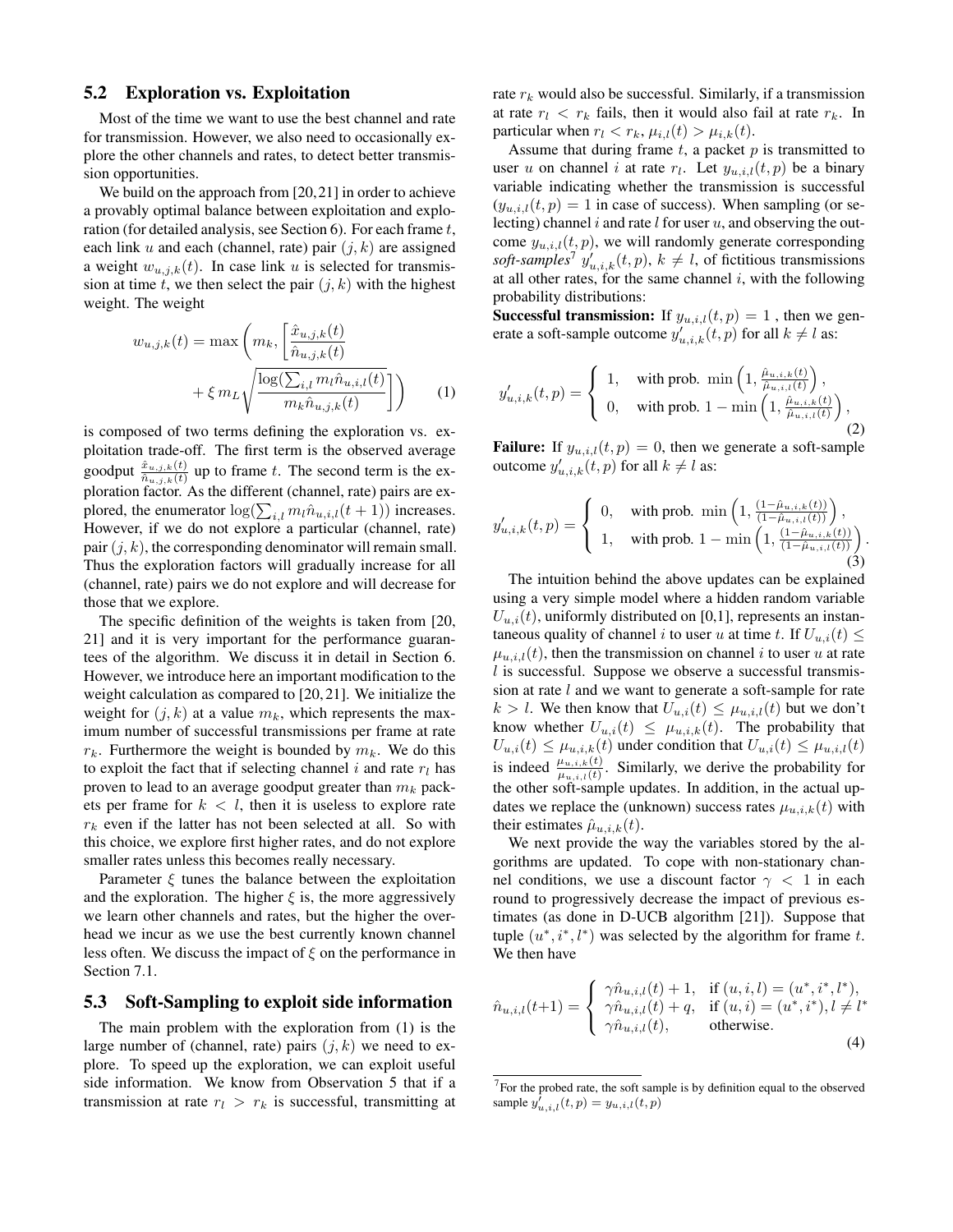$$
\hat{x}_{u,i,l}(t+1) = \begin{cases}\n\gamma \hat{x}_{u,i,l}(t) + \sum_{j} y'_{u,i,l}(t, p), \\
\text{if } (u, i, l) = (u^*, i^*, l^*), \\
\gamma \hat{x}_{u,i,l}(t) + q \sum_{j} y'_{u,i,l}(t, p), \\
\text{if } (u, i) = (u^*, i^*), l \neq l^* \\
\gamma \hat{x}_{u,i,l}(t), \quad \text{otherwise.} \n\end{cases}
$$
\n(5)

We take by definition  $\hat{n}_{u,i,l}(0) = 0$  and  $\hat{x}_{u,i,l}(0) = 0$ . Also notice that soft-samples cannot be treated as real samples, as we do not actually observe the corresponding goodputs. Soft-samples are of lower quality than real samples. To account for this difference, we attach to soft-samples a quality parameter  $q < 1$  and we choose it empirically optimizing over our measured data sets.

The main benefit of soft-sampling is that it allows us to design a learning algorithm as if *all* rates for one channel were sampled at each frame. Thus with soft-sampling, we artificially reduce the number of possible decisions at each frame from  $U \times C \times L$  to  $U \times C$ , which greatly improves the performance.

#### 5.4 Opportunistic Channel Sampling

In the AP scenario, the AP has to serve a (potentially) large number of users. The channel towards each user is different and has to be explored separately, which increases the overhead and may cause the learned channel information to be outdated by the time they get to be exploited.

To circumvent this difficulty, we exploit the broadcast nature of the wireless medium: each transmitted packet can be heard by all users, so a packet sent during frame  $t$  to user  $u$ on channel i at rate  $r_l$  can be used to learn the success rates  $\hat{\mu}_{u',i,l}(t)$  for all users u'. More precisely, when transmitting to user  $u$  at channel  $i$  and rate  $l$  during frame  $t$ , we record soft samples  $y'_{u',i,l}(t, p)$  for each packet p and each user  $u'$ , and we use all these values to execute the updates (4) and (5).

We note that the observations  $y'_{u',i,l}(t, p)$  are recorded at clients, which in turn need to feed that information back to the AP to update the learning algorithm. We discuss the implementation of the feedback procedure in Section 7.

#### 5.5 Efficiency vs. Fairness

If success rates  $\mu_{u,i,l}(t)$  were known at the AP, one way of maximizing social welfare in the long run would be to use a simple gradient algorithm (as in Qualcomm PF scheduler). We define *the discounted throughput* for user u at time t as:

$$
\phi_u(t) = \frac{1 - \gamma'}{1 - \gamma'^{t+1}} \sum_{s=0}^t \gamma'^{t-s} \sum_{i,l,p} y_{u,i,l}(t,p), \qquad (6)
$$

for some discount factor  $\gamma' \in (0, 1)$ .

We then propose the following scheduling algorithm, similar to [36], which consists in selecting for frame  $t$ , user  $u$ , channel i and rate  $r_l$  such that the product of the achieved instantaneous rate and of  $U'(\phi_u(t))$  is maximized, i.e.,

$$
(u, i, l) = \arg\max_{(u, i, l)} w_{u, i, l}(t) \times U'(\phi_u(t)).
$$
 (7)

where  $w_{u,i,l}(t)$  is the estimated rate of the link to user u (augmented with the exploration factor). We discuss the properties of this scheduling algorithm (7) in Section 6.

#### 5.6 Pseudo-code

Finally, we give the pseudo-code of our algorithms in Table 1.

#### Algorithm FSS-UCB

Initialization:  $w_{u,i,l}(0) = m_l, \phi_u(0) = 0$ , for all i, l, u. At each time frame  $t = 0, 1, 2, \ldots$ 

1. Select user  $u_t$ , channel  $i_t$ , and rate  $r_{l_t}$  (breaking ties arbitrarily) such that:

$$
(u_t, i_t, l_t) = \arg \max_{(u,j,k)} w_{u,j,k}(t) U'(\phi_u(t)).
$$

For the entire frame, send packets to user  $u_t$  on channel  $i_t$  and at rate  $r_{l_t}$ .

- 2. For packets sent during the frame, observe the outcomes  $y_{u,i_t,l_t}(t,1), \ldots, y_{u,i_t,l_t}(t,p)$ , for all  $u$ .
- 3. For each  $k \neq l_t$  and u, generate  $m_k$  soft-samples  $y'_{u,i_t,k}(t,s)$ ,  $s = 1,...,p$  according to the distributions defined in (2)-(3).
- 4. Update  $\hat{n}_{u,i_t,k}(t+1)$  and  $\hat{x}_{u,i_t,k}(t+1)$  for all  $k, u$ , using (4) and (5), respectively.
- 5. Update the discounted throughputs  $\phi_u(t+1)$  using (6) for all users  $u$ .
- 6. Update the weights using (1)

Table 1: Pseudo-code of the FSS (Fair, Soft-Sample) UCB algorithm

#### 6. ANALYSIS

In this section we briefly discuss the performance guarantees achieved by our algorithm, FSS-UCB. We first analyze the performance of the learning components of the algorithm, i.e., we consider the single link scenario. Let  $u$  be this link. To assess the performance of FSS-UCB, we use the notion of *regret*. The latter is the difference between the goodput achieved by an ideal algorithm always tracking the best (channel, rate) pair with that obtained by FSS-UCB. More precisely, an ideal algorithm would select in frame t the (channel, rate) pair  $(i_t^*, l_t^*)$  maximizing the expected number of packets successfully sent during this frame:

$$
(i_t^*, l_t^*) = \arg\max_{(j,k)} m_k \mu_{u,j,k}(t).
$$

Now denote by  $(i_t, l_t)$  the (channel, rate) pair selected by FSS-UCB. The regret of FSS-UCB up to time  $T$  is then:

regret<sub>u</sub>(T) = 
$$
\frac{1}{T} \sum_{t=0}^{T-1} (m_{l_t^*} \mu_{u,i_t^*,l_t^*}(t) - m_{l_t} \mu_{u,i_t,l_t}(t))
$$
. (8)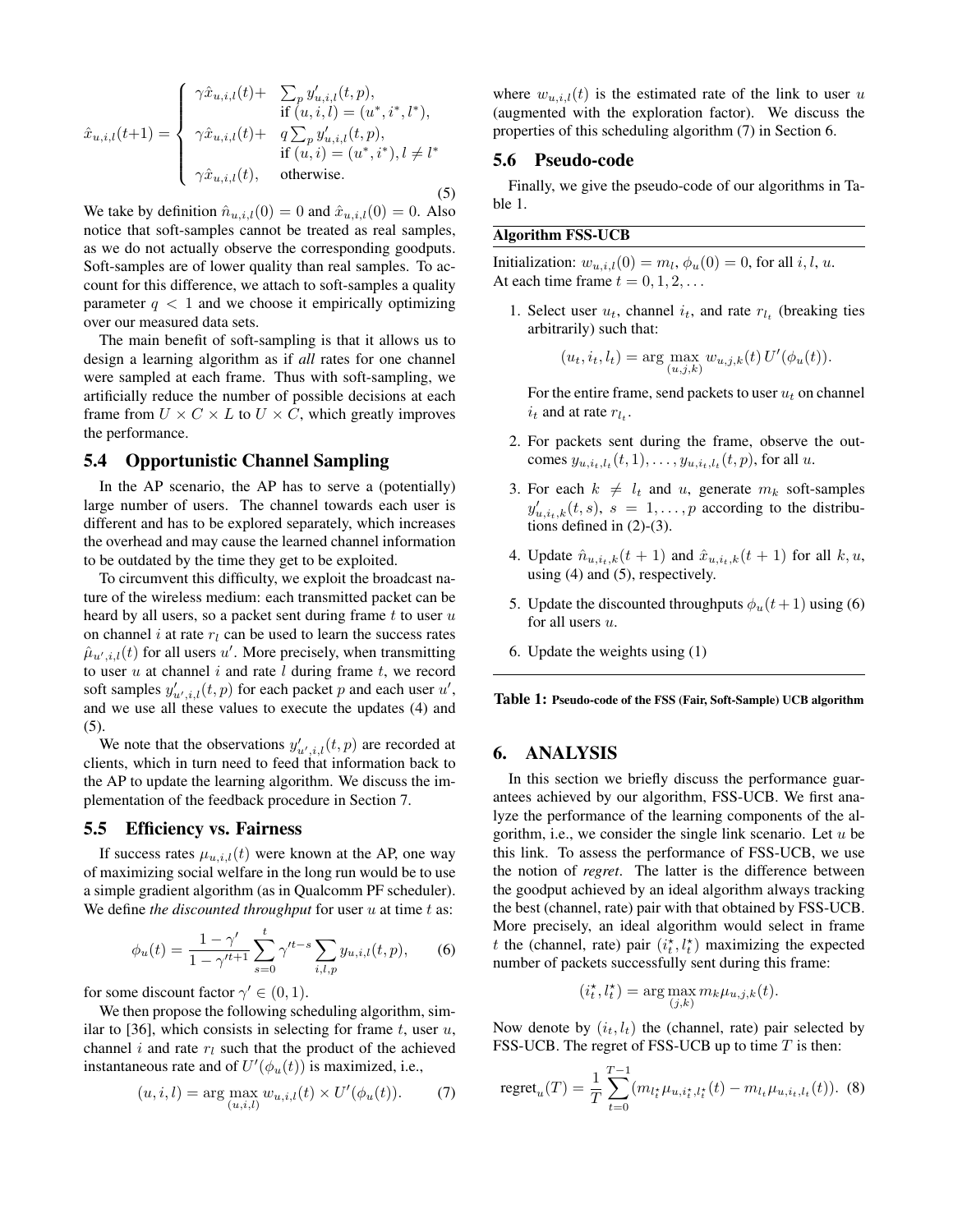As shown in the following result, the regret of FSS-UCB is controlled by the rate  $\alpha$  at which the best (channel, rate) pair  $(i_t^{\star},l_t^{\star})$  changes over time.

PROPOSITION 1. *Assume that the rate at which the best* (channel, rate) pair  $(i_t^{\star},l_t^{\star})$  changes over time is bounded by  $\alpha > 0$ , *i.e.*,

$$
\lim\sup_{T}\frac{1}{T}\sum_{t=1}^{T}\mathbf{1}_{(i_{t}^{\star},l_{t}^{\star})\neq(i_{t-1}^{\star},l_{t-1}^{\star})}\leq\alpha.
$$

*Then we have:*

$$
\limsup_{T \to \infty} \text{regret}(T) \le O(K\sqrt{\alpha} \log(1/\alpha)). \tag{9}
$$

PROOF. It is easy to verify that soft-sampling and opportunistic sampling introduced in FSS-UCB still maintain the asymptotic performance properties of the D-UCB algorithm [21] (without soft-sampling and opportunistic sampling). Hence, the proof follows directly from [21, Remark 4].  $\square$ 

A direct consequence of the above proposition is that when the rate  $\alpha$  at which the best (channel, rate) pair changes tends to zero, then the regret of FSS-UCB also converges to zero. In particular, when the best pair does not change, FSS-UCB is a zero regret algorithm as stated in the following corollary.

COROLLARY 1. *If the channel conditions are i.i.d. over time (i.e., the average success rates*  $\mu_{u,i,l}(t)$  *are constant), then:*

$$
\limsup_{T \to \infty} \text{regret}(T) = 0. \tag{10}
$$

This contrasts with a naive strategy that would periodically explore channels and rates, which would incur a constant strictly positive regret even when the channels are stationary. Note also that the performance bound derived in Proposition 1 basically states that FSS-UCB is well suited for tracking the best channel and rate when they change infrequently, as observed in Section 3. Finally observe that, although FSS-UCB has the same *asymptotic* performance guarantees as those of D-UCB from [21], it generally performs much better thanks to the introduction of soft-sampling and opportunistic sampling. Indeed the performance of D-UCB would be quite low in our setting where the number of (channel, rate) pairs is large.

We conclude this section by arguing that for an AP scenario, FSS-UCB will maximize the long-term social welfare of the system. Specifically, when  $\gamma'$  becomes close to 1, and when the frequency of channel changes  $\alpha$  becomes close to zero, the gradient algorithm (6)-(7) tends to maximize utility. This statement can be proved using classical stochastic approximation techniques, see e.g. [37]. We omit the proof due to lack of space.

### 7. IMPLEMENTATION

We implemented our algorithm in the MAC layer of the Lyrtech SFF SDR boards using Colombo SDK [38]. We use an unmodified OFDM PHY. The algorithm is prototyped on a TI SDP DM-6446 DMP in C. Our current implementation, with no optimization, executes a scheduling procedure in less than 100  $\mu$ s. The total MAC header overhead is 6B.

In what follows we discuss some of the important practical aspects of the channel and rate selection problem that we have encountered during the implementation. We first discuss the optimal parameter setting for FSS-UCB, and then address the synchronization issues and the signaling for opportunistic channel sampling.

#### 7.1 Parametrizing FSS-UCB algorithm

We start by discussing the frame size. In our current testbed, the channel switching cost is 2-3ms, which is of order of a packet transmission time. In order to compensate for the switching cost, the AP mandates a frame size of 40 ms: approximately 10 packets of 1000B can be sent during one frame at the lowest transmission rate of 4.5 Mbps. Such a long frame size may cause short-term fairness issues. However, several papers, such as [39], report much shorter switching times, so we expect that 5-10 times shorter frame sizes will be enough to compensate the switching cost in more efficient radio designs.

To choose the rest of the parameters of the FSS-UCB algorithm, we use the tuned values derived from simulation experiments on measured channels: the optimal parameters are  $\xi = 0.3$  and  $\gamma = 1 - 5 \cdot 10^{-3}$ . This implies  $\gamma^{270} = 0.25$ and samples that are more than 10s away will contribute less than 0.25 to the quality estimates (because in our test-bed 270 frames last about 10s). This intuitively means that we provision for channel coherence times of a few tens of seconds<sup>8</sup>. We also use  $\gamma' = \gamma$  (to have the same time-scales for the probing and the fairness algorithm) and  $q = 1/2$  (empirically optimizing over our measurement dataset).

#### 7.2 Synchronization issues

One of the main problems in any wireless system with channel hopping is how to maintain synchronization: the receiver has to track the channel used by the transmitter to send packets. Any loss of synchronization will trigger a potentially costly re-discovery procedure. In the scenario where an AP implements the FSS-UCB algorithm to transmit packets to several clients, it is important that all clients always remain synchronized with the AP. Indeed, clients need to overhear all packets sent by the AP to speed up the learning process (opportunistic channel sampling). We describe next a synchronization procedure in the AP scenario. The case of a single transmitter-receiver pair can be seen as a special case of this scenario.

Let  $i_t$  be the channel used by the AP to send packets in

<sup>&</sup>lt;sup>8</sup>For faster implementations, with higher data rates and smaller overheads than ours, the required coherence time can be significantly reduced.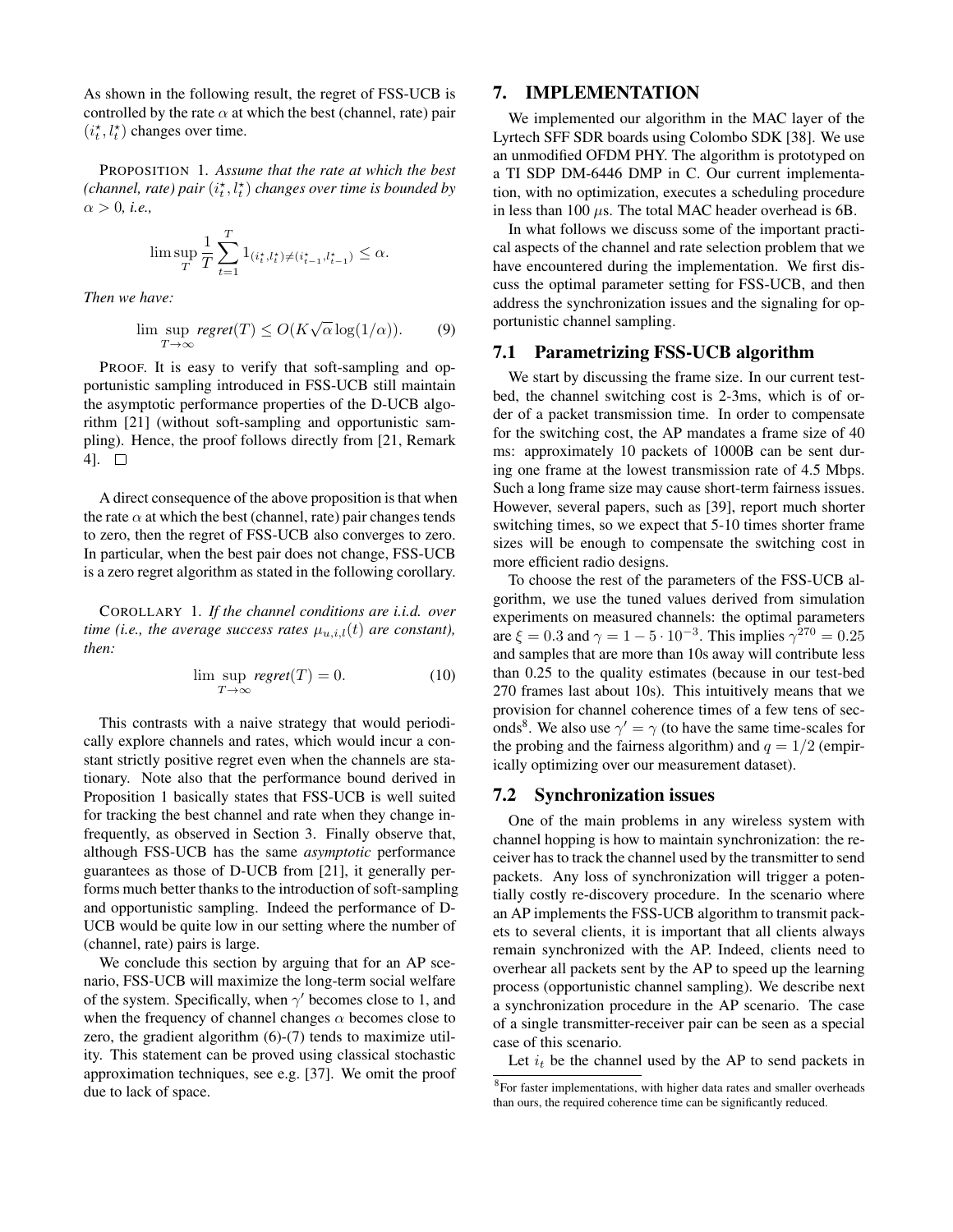frame  $t$ . To inform all users of the channel that the AP will use in the next frame,  $i_{t+1}$  is encoded in the header of each packet sent during frame  $t$ . To remain synchronized, a client  $u$  just needs to successfully decode the header of one of the packets sent per frame. This happens with high probability. If the header of each packet of frame  $t$  cannot be decoded by client *u*, the latter will go to the *back-up* channel  $i_{t+1}^u$  such that  $(i_{t+1}^u, l) = \arg \max_{(j,k)} w_{u,j,k}(t+1)$  and wait there. In other words, if client  $u$  looses synchronization, it will wait for the AP to transmit a packet on the channel that would be chosen for the next transmission destined to  $u$ . If synchronization cannot be recovered within a predefined time-out, client u starts a channel scanning procedure to track the AP.

Note that  $i_t^u$  can be locally computed by client u. But due to possible previous synchronization problems, client $u$ 's estimate of  $i_t^u$  may be erroneous. In order for client u and the AP to have the same view of back-up channel, the AP includes the value of  $i_{t+1}^u$  in the header of packets sent to client  $u$  during frame  $t$ .

The above synchronization procedure requires the AP to announce what channel will be used in the next frame, and hence the execution of the FSS-UCB is delayed by one frame. Our experiments showed that this delay does not impact the performance of the algorithm.

#### 7.3 Signaling for opportunistic sampling

Finally, we describe a low-overhead signaling procedure which allows clients to feed back the overheard channel estimates (Section 5.4) to the AP.

All clients are in sync with the AP, listen promiscuously and learn channel information from overheard packets. Each client  $u$  keeps a record  $(o_{u,i,l}^R, \hat{x}_{u,i,l}^R, \hat{n}_{u,i,l}^R)$  for each channel i and rate  $r_l$ , where  $o_{u,i,l}^R$  is the number of overheard packets and  $\hat{x}_{u,i,l}^R$  and  $\hat{n}_{u,i,l}^R$  are the discounted weights and number of samples, respectively. For each overheard packet on channel *i*, rate  $r_l$ , the client *u* increases  $o_{u,i,l}^R$  and updates  $\hat{x}_{u,i,l}^R$ and  $\hat{n}_{u,i,l}^R$  using soft-samples and the updates (5) and (4).

How will the client classify an erroneous packet, given that its content is not reliable? As we observe in the measurements, it is much more likely that the packet payload will get corrupted, than the packet header. Hence, for most of the packets, successful or not, the client can extract the header information correctly and update the corresponding record. If this is not possible, the packet is simply ignored.

Whenever the client  $u$  sends an acknowledgment for a correctly received packet, it appends one of the records  $(o_{u,i,l}^R, \ldots, o_{u,j,l}^R)$  $\hat{x}_{u,i,l}^R$ ,  $\hat{n}_{u,i,l}^R$  ) using the LRU policy, and erases the record by setting all variables to zeros. When the AP receives this update, it updates its own records using a cumulative discount

$$
\hat{n}_{u,i,l}(t+1) = \gamma^{o_{u,i,l}^R} \hat{n}_{u,i,l}(t) + \hat{n}_{u,i,l}^R,
$$
  

$$
\hat{x}_{u,i,l}(t+1) = \gamma^{o_{u,i,l}^R} \hat{x}_{u,i,l}(t) + \hat{x}_{u,i,l}^R.
$$

Note that this is *as if* the AP had received all the packet information itself, and performed the updates (5) and (4) ac-



Figure 5: Goodputs achieved under FSS-UCB algorithm (solid black line) and the optimal Oracle algorithm which always selects the best (channel, rate) pair (thick yellow line) on link A-C.

cordingly.

# 8. PERFORMANCE EVALUATION

We evaluate FSS-UCB algorithm using both simulations and our SDR testbed.

### 8.1 Simulation Results

We first evaluate FSS-UCB using simulations for two reasons. First, we wish to compare FSS-UCB with an ideal or Oracle algorithm that always selects the best (channel, rate) pair, which is impossible to implement in a test-bed. Second, we wish to evaluate how the performance of FSS-UCB depends on the speed of channel changes (channel coherent time), which we can control in simulations but not in our testbed.

We use the channel traces from Section 3 to get realistic channel conditions. The transmission success of each packet is simulated as a Bernoulli random variable with the success probability corresponding to the success probability observed in the real traces, at that particular time instant, for the selected channel, rate and client. We compare FSS-UCB against two algorithms. The first one is an Oracle algorithm that knows the future success rates, and at every time instant selects the (channel, rate) pair with the highest success rate. The second is the random algorithm that randomly selects a (channel, rate) pair and uses that pair for the entire simulation.

We first compare FSS-UCB with the Oracle algorithm. We focus on a single link scenario for link A-C, and we plot the goodputs achieved by both algorithms in Figure 5. We observe that the performance loss of FSS-UCB is less than 5% compared to the Oracle! Thus FSS-UCB efficiently learns channel conditions, and is able to track the best (channel, rate) pair most of the time.

Next, we investigate how the performance of FSS-UCB depends on the speed of channel condition variations (channel coherence time). To do so, we again use the channel traces from Section 3, but we speed up the channel condition variations by a constant factor. We compare FSS-UCB with the Oracle and the random algorithms. In all cases we run the simulations over the entire trace 10 times and report the average rate achieved. We plot the ratio of the average goodputs achieved under FSS-UCB to the Oracle and to the random algorithm in Figure 6. We observe first that the random algorithm performs quite poorly. We also notice that as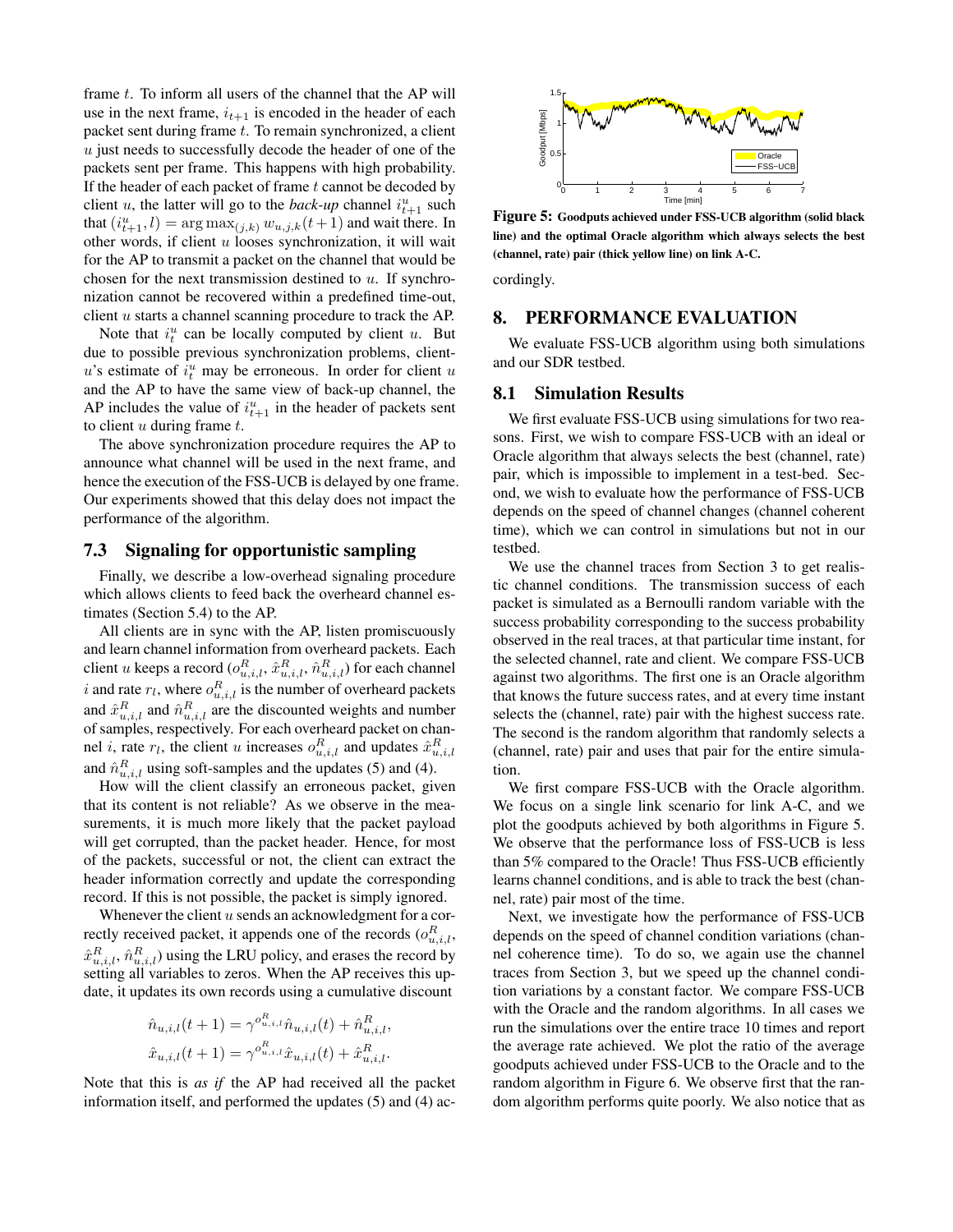

Figure 6: Ratios of the goodput achieved by FSS-UCB algorithm by the goodputs of the Oracle and the random algorithms, as we speed-up channel variations.

we speed up the channel variations, the performance of FSS-UCB naturally drops. However FSS-UCB achieved 85% of the goodput of the Oracle algorithm even with a speed-up factor equal to 100, and it still performs 30% better than the random algorithm.

#### 8.2 Experimental Results

We next evaluate the FSS-UCB algorithm in the testbed described in Section 3.1. We first evaluate the FSS-UCB algorithm in a single-link scenario with link A-C and then in a 3-link scenario, both using live experiments.

We compare the FSS-UCB algorithm to an algorithm that always selects the same channel, referred to as*single-channel algorithm* in the following. In the case of the single-channel algorithm, we *a priori* select one channel and run the whole experiment on that channel. To adapt the transmission rates with the single-channel algorithm, we use SampleRate [9], which in turns offers a performance similar to what we would have obtained by running our learning algorithm FSS-UCB on a single channel (just adapting the rates).

We generate synthetic traffic to always maintain the queues backlogged. In the case of the single-channel algorithm, and when multiple links are considered, we use a simple FIFO scheduler to define the order at which packets are sent by the AP. This contrasts with the FSS-UCB algorithm that targets some fairness guarantees.

Single-link Scenario: We first consider the single scenario, with link A-C. We run 6 experiments. The first experiment is with our learning algorithm FSS-UCB. The other five experiments are with the single-channel algorithm on channels 510, 530, 550, 580 and 600 MHz, respectively. We run each experiment for 30 min.

We present a snapshot of goodputs in Figure 7. Different channels exhibit different performance that varies over time, with a coherence time of order of seconds to minutes (an observation that is consistent with Figure 4). We also see that FSS-UCB manages to learn the best (channel, rate) well before the coherence time: it surfs on the top of the best channel, offering consistently good performance.

In Figure 8 we give the average goodput achieved in different experiments over periods of duration 30min. Our learning approach yields a 35.7% improvement over the average of other 5 experiments, 8.2% over the single-channel algorithm selecting the best channel and as much as 96.7% over that selecting the worst channel. This suggests that FSS-



Figure 7: Goodputs vs. time of the single-channel algorithm on channels 510 MHz, 550 MHz and 580 MHz, and goodput vs. time of the learning algorithm FSS-UCB.

| $\vert$ Channel [MHz] $\vert$ 510                                 |     | 530 | 550 | 580    |             | 600 FSS-UCB |
|-------------------------------------------------------------------|-----|-----|-----|--------|-------------|-------------|
| $\vert$ Goodput [Mbps] $\vert$ 0.42 0.61 0.69 0.38<br>Improvement | 76% | 22% | 8%  | $97\%$ | 0.65<br>15% | 0.75<br>N/A |

Figure 8: Average goodputs under the single-channel algorithm and under FSS-UCB over 30 min intervals and the relative improvements of FSS-UCB over the single-channel algorithm on different channels.

UCB is able to really track the best (channel, rate) pair.

Access Point Scenario: Finally, we look at the multiple client scenario. Three clients are served by the AP. Again we run two types of experiments, with the single-channel algorithm and with FSS-UCB. Running the single-channel algorithm on different channels yields similar goodputs. This is because the goodput is averaged over 30 min, a long period of time where all channels exhibit similar average quality. Thus we provide the results for 580MHz channel only. The results are given in Figure 9.

| Link                                                 |  | A-B A-C A-D                                                    | – Sum |
|------------------------------------------------------|--|----------------------------------------------------------------|-------|
| Goodput [Mbps], Single channel   0.13 0.16 0.23 0.52 |  |                                                                |       |
| Goodput [Mbps], FSS-UCB                              |  | $\begin{array}{cccc} \n0.22 & 0.19 & 0.21 & 0.62\n\end{array}$ |       |
| Improvement                                          |  | 63% 23% -8.5% 19.2%                                            |       |

Figure 9: Average goodputs on different links of the single-channel algorithm on channel 580MHz and of FSS-UCB over 30min intervals, and the relative improvements of FSS-UCB over the single-channel algorithm.

Observe that FSS-UCB provides more balanced goodputs, i.e., improves fairness. The goodput of link A-D has decreased, but FSS-UCB also increased the previously smaller goodputs on links A-B and A-C. Moreover, in addition to the improve fairness, there is an overall goodput improvement of almost 20% when using FSS-UCB. We see that FSS-UCB works well with three links.

# 9. CONCLUSIONS AND FUTURE WORK